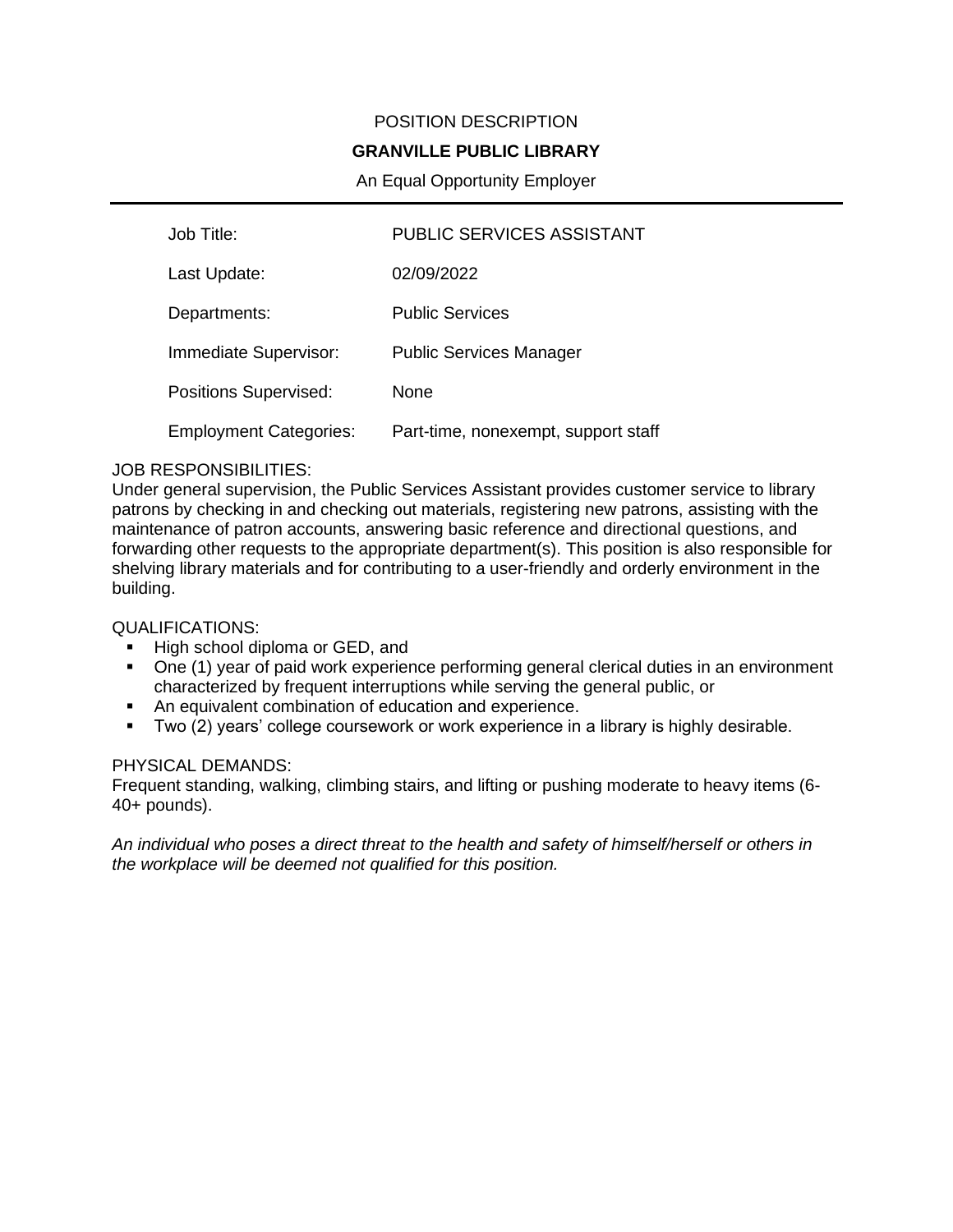| Basic library policies and procedures*<br>Develop and maintain effective working<br>$\blacksquare$<br>Dewey Decimal Classification system*<br>relationships with supervisor, staff, and the<br>Library automation systems*<br>public<br>Common office equipment including personal<br>Interact and respond appropriately to patrons of<br>п<br>computers, photocopying and fax machines,<br>all ages<br>multi-line telephone system<br>Arrange items in alphanumeric or subject order<br>п<br>Computer software such as word processing<br>Retrieve and manipulate data via computer<br>٠<br>Operate personal computer and word<br>programs<br>processing software<br>Email programs<br>Perform accurate data entry<br>Basic Internet search techniques<br>٠<br>٠ | <b>KNOWLEDGE OF:</b> | <b>SKILLS AND ABILITIES TO:</b>   |
|-------------------------------------------------------------------------------------------------------------------------------------------------------------------------------------------------------------------------------------------------------------------------------------------------------------------------------------------------------------------------------------------------------------------------------------------------------------------------------------------------------------------------------------------------------------------------------------------------------------------------------------------------------------------------------------------------------------------------------------------------------------------|----------------------|-----------------------------------|
| п<br>Deal with difficult situations effectively<br>п<br>Work flexible hours including weekends and<br>п<br>evenings<br>Work independently<br>п<br>Work in an open environment with frequent<br>п<br>interruptions<br>Work on multiple tasks simultaneously<br>п<br>Communicate effectively in written and oral<br>п<br>form                                                                                                                                                                                                                                                                                                                                                                                                                                       |                      | Keyboard/terminal - extended time |

\* May be acquired within a reasonable time after hire

% of Time | ILLUSTRATIVE DUTIES: (The duties listed below are intended to depict tasks performed by this position. Incumbents may perform any or all of the listed tasks. The percentage of time allocated to each group of duties is approximate. )

### 65% **PUBLIC SERVICE**

- **EXEDEN** Answers telephones and greets visiting patrons
- **EXECT** Circulates and renews library materials on automated system
- Accepts payments for lost items, printing, and faxing services
- **EXED Locates library materials for patrons using online catalog and places requests when** appropriate
- **EXECT** Answers basic ready-reference questions, referring patrons to other departments for indepth assistance
- Creates new patron accounts and issues new or replacement library cards; updates patron information in computer system
- Provides directional assistance
- **EXPLES** Assists patrons in using library copier, public PCs, and other equipment
- **EXT** Handles patron complaints and forwards to supervisor as needed
- Monitors patron usage of library facilities and takes a proactive approach in helping them find what they need (even if they are not actively asking for assistance)
- Notifies patrons when library materials are available
- Communicates library policy to patrons
- Assists at other service desks as needed